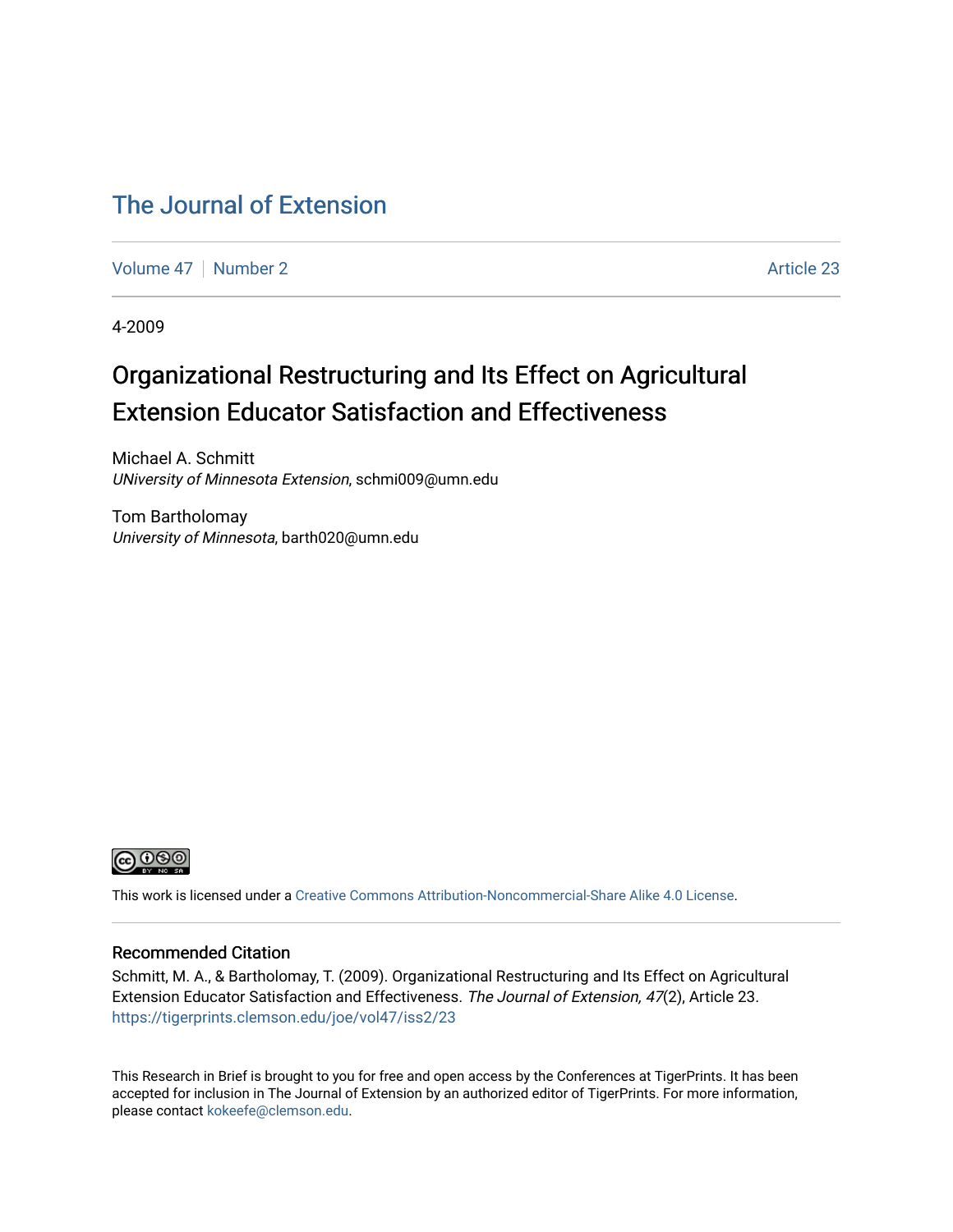

## **April 2009 Volume 47 Number 2 Article Number 2RIB1**

[Return to Current Issue](http://www.joe.org:80/joe/2009april/)

# **Organizational Restructuring and Its Effect on Agricultural Extension Educator Satisfaction and Effectiveness**

**Michael A. Schmitt** Senior Associate Dean [schmi009@umn.edu](mailto:schmi009@umn.edu)

**Tom Bartholomay**

Evaluation Specialist College of Food, Agricultural and Natural Resource Sciences [barth020@umn.edu](mailto:barth020@umn.edu)

> University of Minnesota Extension St. Paul, Minnesota

**Abstract:** As the Cooperative Extension Service faces mounting pressure to meet the challenges of change, there is growing concern about the negative impact changes will have on employee satisfaction and performance. Many studies look at the impact of Extension restructuring on employee satisfaction and performance. However, these studies primarily offer a formative view of employee change. New research, focused on the effects of substantial restructuring at the University of Minnesota in 2004, offers a more summative view-indicating that Regional Extension Educators gained significantly in 13 of 16 related satisfaction and performance related variables while Local Extension Educators gained in five.

## **Introduction**

The Cooperative Extension Service is challenged by powerful forces that have been mounting for many years. Markets, public priorities, and technology have changed the environment in which Extension functions, and many Extension systems are faced with making substantial changes to remain relevant and effective within decreasing budgets. This challenge is not new to Extension.

In the 1980s there was a need for Extension to better define its relevance, mission, priorities, and capabilities (Knutson, 1986). A few years later, the USDA Extension Service described the needed adjustment as a "rebirth" and implemented a number of initiatives to address the growing challenges (Johnsrud & Rauschkolb, 1989). A few years after this it was declared that "No state is exempt from restructuring" (Harriman & Daugherty, 1992). By year 2000, articles were exploring whether or not Extension was at the brink of existence and speculating what lied beyond that brink (King & Boehlje, 2000). Four years later, an article title posed the question "Is Extension an Idea Whose Time Has Come-and Gone?" (McDowell, 2004).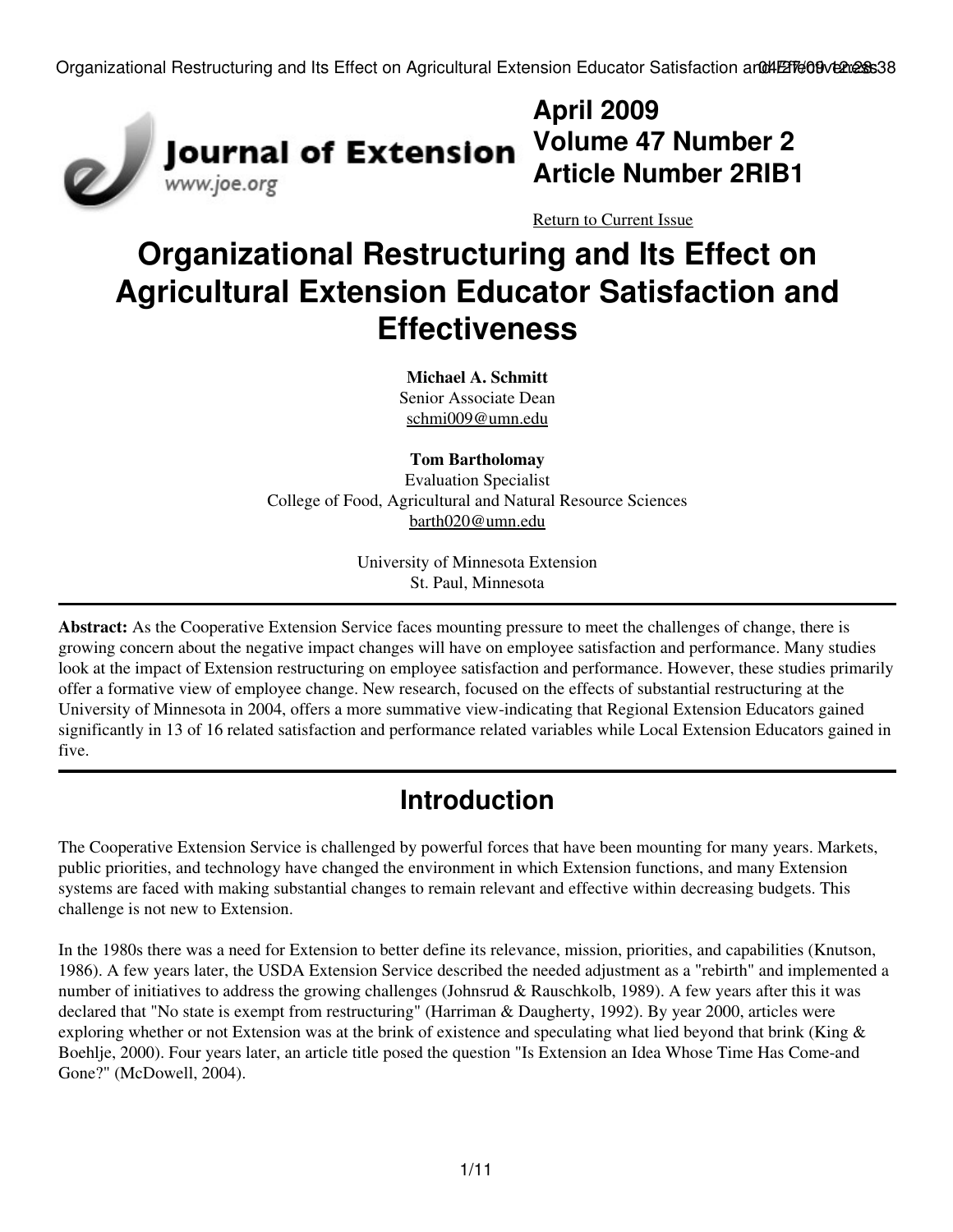#### Organizational Restructuring and Its Effect on Agricultural Extension Educator Satisfaction and EFT609 12:28:38

Many states have already taken substantial measures to address the mounting challenge for change, including Minnesota, North Carolina, South Carolina, Oregon, and Colorado (McDowell, 2004; Morse, 2006; Morse & O'Brien, 2006). Other states are considering how best to address the pressing inevitability of substantial change. These states have the advantage of learning from the experience of states that have made changes before them.

One important concern related to instituting changes in Extension has been employee satisfaction. Job satisfaction, generally defined as a person's attitude about work roles, influences employee motivation and output (Vroom, 1969). Change and instability in organizations tends to reduce satisfaction and lower employee output and output quality (Nester & Leary, 2000). Employee responses to organizational change can significantly diminish the value of instituted change.

Extension's concern about restructuring and its effect on employee satisfaction and performance has been the source of many studies and strategies (Bartholomew & Smith, 1990; Boltes, Lipkey, & Gregory, 1995; Huerta & Smith, 1994; Hutchins, 1992; Jayaratne & Gamon, 1998; Schmiesing, Safrit, & Gliem, 2003; Scott, Swortzel, & Taylor, 2005; Taylor-Powell & Richardson, 1990). Although these studies have focused on employee satisfaction, attitudes, and performance occurring before, during, or after a restructuring process, their focus has primarily been on formative information related to the period of restructuring. What has been lacking in the research is a summative comparison of employee satisfaction and performance levels occurring *before* and *after* the restructuring process.

In 2004, the University of Minnesota (UM) Extension instituted substantial restructuring to address the growing demands described above (Morse, 2006; Morse & O'Brien, 2006). A concern of UM Extension was employee satisfaction and work effectiveness resulting from restructuring. Before 2004, all agricultural Educators were located in county offices and had dual accountability to their associated counties and to UM Extension. Counties prioritized technical assistance responsibilities, while Extension prioritized educational opportunities.

Under the new structure, starting in 2004, Extension educators were redefined into two groups, Regional Extension Educators and Local Extension Educators. Regional Extension Educator (REE) positions were located in one of 18 Regional Extension Centers. These REE positions, supported with state and federal funds, were focused on educational programming around specialized discipline areas. Concurrently, Local Extension Educator (LEE) positions, supported solely with county funds, were located in county offices. Their work was focused on providing technical assistance and implementing local programming to counties that supported them.

UM Extension recently measured changes in agriculture educator satisfaction and work effectiveness resulting from the UM Extension restructuring. A summative assessment of change was generated in 16 related variables, spanning a 6-year period, 3 years *before* and *after* restructuring was implemented. The findings offer a new view on substantial Extension restructuring and its effect on employee satisfaction and effectiveness.

## **Methods**

A retrospective pretest approach was used for this study (Pratt, McGuigan, & Katzev, 2000). An instrument was designed to measure the direction and amount of change that participants perceived as occurring in a variety of aspects of their own work as a result of Extension's organizational restructuring. All agriculture-related Extension staff who were Extension educators 3 years before the effective implementation date (January 1, 2004) of Extension's new regional/local structure and were still employed as educators 3 years after this implementation date were included in this study. A five-point Likert-type scale (much less, less, equally, more, much more) was used to measure degree of perceived change from 3 years before to 3 years after the restructuring. Using this five-point scale, participants were asked to finish a sentence that referred to changes in an aspect of their work due to restructuring. Sixteen items were included that represented five categories-skills, collaboration, autonomy and supervision, research and teaching, and satisfaction.

The instrument was face and content validated with several senior administrators. The survey was not piloted due to the relatively small population and the concern of affecting the results with pre-dissemination of the survey. Upon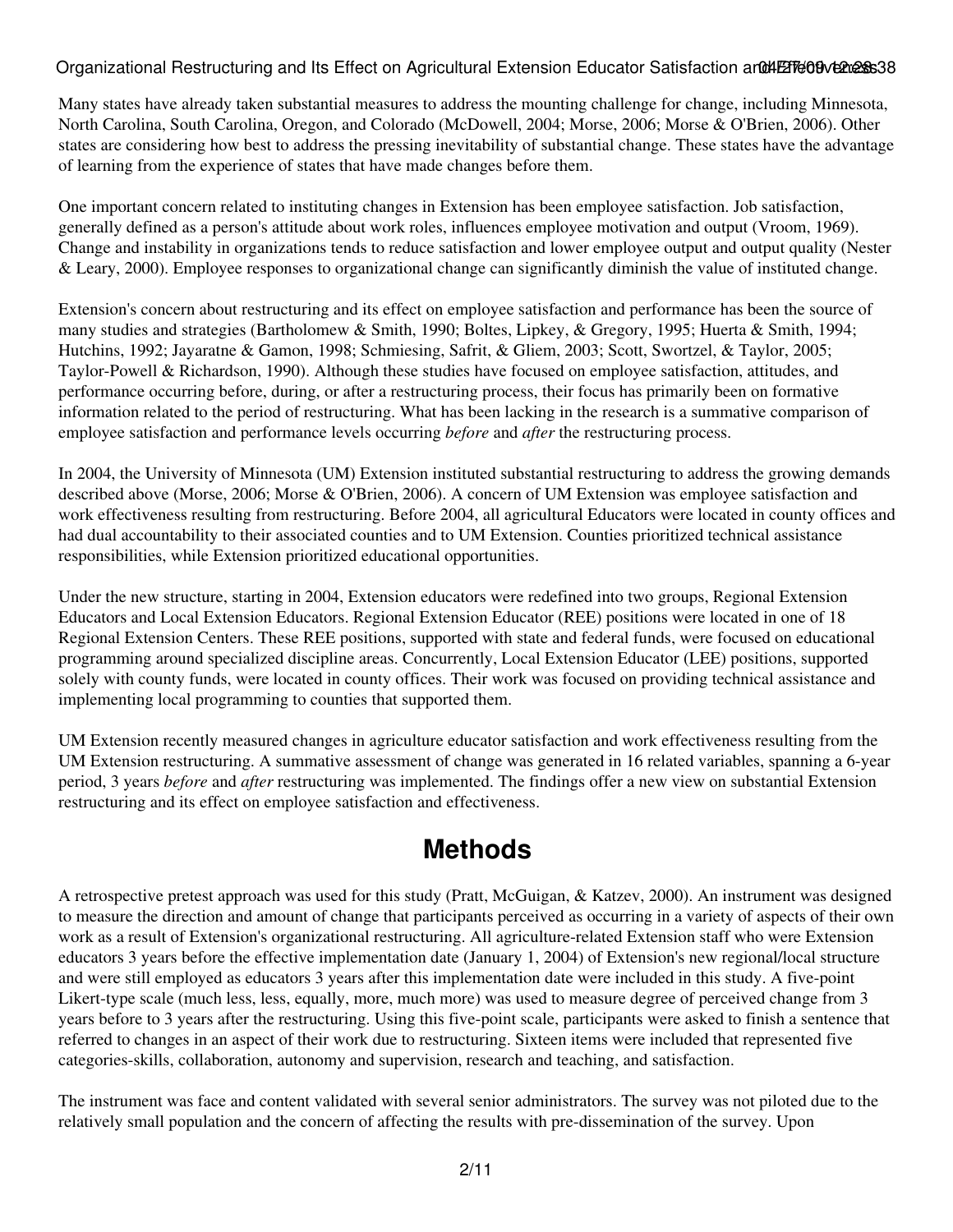Organizational Restructuring and Its Effect on Agricultural Extension Educator Satisfaction and EFT 609 veness

completion, participant responses indicated the reliability of the instrument scales were high, generating a Cronbach's alpha of 0.901.

All participants were e-mailed an invitation letter to complete this anonymous online survey within two weeks. This letter was sent by the associate dean who is responsible for the agricultural Extension program. After 8 days, a prompt was e-mailed to the population by the associate dean. The invitation letter and prompt letter included a hyperlink from which the participant could immediately access the Web-based survey. These implementation methods followed best practice guidelines for Web surveys (Umbach, 2004). An excellent response rate was measured for this survey study. Out of 32 Educators who met the participation criteria,  $94\%$  (N=30) completed the survey-100% of REEs (N=16) and 88% of LEEs  $(N=14)$ .

## **Findings and Discussion**

The study reported here measured Extension educator perceptions of changes in 16 variables related to the work of Extension educators. These 16 variables represented five broad categories: 1) work skills; 2) collaborations; 3) supervision and autonomy; 4) teaching and research; and 5) overall satisfaction with the new Extension structure.

The findings of the study indicate that agricultural REEs and LEEs perceived significant gains in many work attributes as a result of the change to a new Extension structure, with REEs reporting significant positive changes in 13 of 16 items and LEEs in five of 16 items (Table 1).

|                                                  |                                             |            |                  |                        | <b>Means</b>       |             |           | <b>Response Distribution Percentages</b> |       |                |             |                            |  |
|--------------------------------------------------|---------------------------------------------|------------|------------------|------------------------|--------------------|-------------|-----------|------------------------------------------|-------|----------------|-------------|----------------------------|--|
| <b>Item</b>                                      | Sig. Dif<br><b>Between</b><br><b>Groups</b> | Grp        | $\boldsymbol{N}$ | Dif.<br>From<br>"Same" | Sig. Dif<br>"Same" | <b>Mean</b> | <b>SD</b> | <b>Much</b><br><b>Less</b>               | Less  | <b>Equally</b> | <b>More</b> | <b>Much</b><br><b>More</b> |  |
| <b>Skills</b>                                    |                                             |            |                  |                        |                    |             |           |                                          |       |                |             |                            |  |
| Effective use<br>of time 3A                      | .04                                         | <b>LEE</b> | 14               | 0.21                   | .27                | 3.21        | 0.70      | $0\%$                                    | 6%    | 25%            | 38%         | 31%                        |  |
|                                                  |                                             | <b>REE</b> | 16               | 0.94                   | $.00**$            | 3.94        | 0.93      | $0\%$                                    | 14%   | 50%            | 36%         | $0\%$                      |  |
| Leadership<br>skills<br>(effective use)<br>3B    | .08                                         | <b>LEE</b> | 14               | 0.07                   | .81                | 3.07        | 1.07      | 6%                                       | $0\%$ | 25%            | 50%         | 19%                        |  |
|                                                  |                                             | <b>REE</b> | 16               | 0.75                   | $.01**$            | 3.75        | 1.00      | 7%                                       | 21%   | 36%            | 29%         | $7\%$                      |  |
| Instructional<br>skills<br>(effective use)<br>3C | .00.                                        | <b>LEE</b> | 14               | 0.21                   | .27                | 3.21        | 0.70      | $0\%$                                    | 6%    | 6%             | 44%         | 44%                        |  |
|                                                  |                                             | <b>REE</b> | 16               | 1.25                   | $.00**$            | 4.25        | 0.86      | $0\%$                                    | 7%    | 71%            | 14%         | 7%                         |  |
|                                                  | .01                                         | LEE        | 14               | 0.21                   | .43                | 3.21        | 0.97      | $0\%$                                    | 6%    | 13%            | 31%         | 50%                        |  |

**Table 1.** Mean Comparisons Between REE and LEE Responses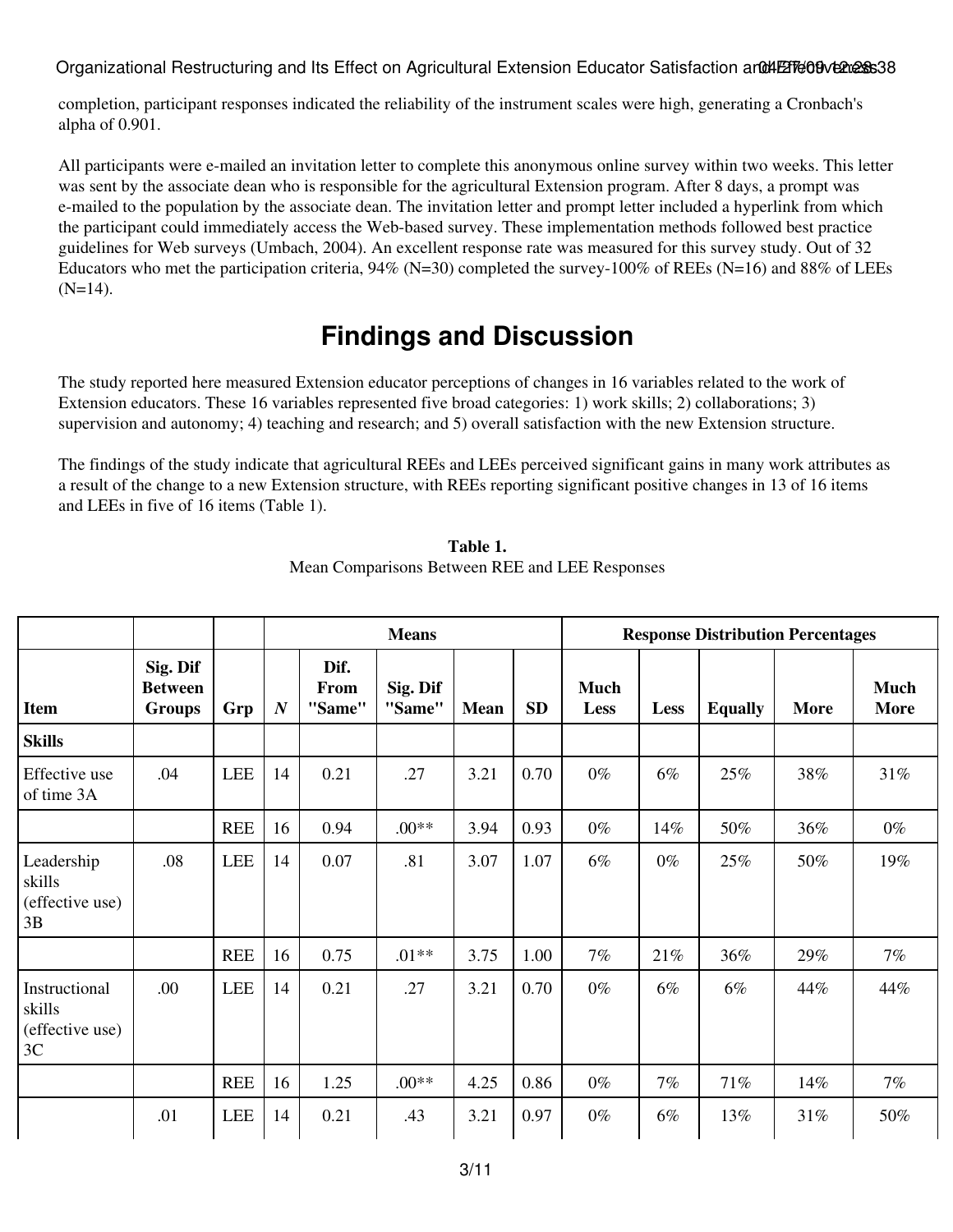| Programming<br>skills<br>(effective use)<br>3D |      |            |    |         |         |      |      |       |       |       |        |       |
|------------------------------------------------|------|------------|----|---------|---------|------|------|-------|-------|-------|--------|-------|
|                                                |      | <b>REE</b> | 16 | 1.25    | $.00**$ | 4.25 | 0.93 | $0\%$ | 29%   | 29%   | 36%    | 7%    |
| <b>Collaboration</b>                           |      |            |    |         |         |      |      |       |       |       |        |       |
| Collaboration<br>w/Field<br>Faculty 5A         | .82  | <b>LEE</b> | 14 | 0.14    | .55     | 3.14 | 0.86 | $0\%$ | 31%   | 25%   | 31%    | 13%   |
|                                                |      | <b>REE</b> | 16 | 0.25    | .36     | 3.25 | 1.06 | $0\%$ | 21%   | 50%   | 21%    | 7%    |
| Collaboration<br>w/Campus<br>Faculty 5B        | .00  | <b>LEE</b> | 14 | $-0.71$ | $.00**$ | 2.29 | 0.61 | $0\%$ | $0\%$ | 25%   | 63%    | 13%   |
|                                                |      | <b>REE</b> | 16 | 0.88    | $.00**$ | 3.88 | 0.62 | 7%    | 57%   | 36%   | $0\%$  | $0\%$ |
| Collaboration<br>w/Non-Ag<br>Faculty 5C        | 1.00 | <b>LEE</b> | 14 | $-1.00$ | $.00**$ | 2.00 | 0.68 | 19%   | 63%   | 19%   | $0\%$  | $0\%$ |
|                                                |      | <b>REE</b> | 16 | $-1.00$ | $.00**$ | 2.00 | 0.63 | 21%   | 57%   | 21%   | $0\%$  | $0\%$ |
| Collaboration<br>w/Industry 5D                 | .31  | <b>LEE</b> | 14 | 0.79    | $.00**$ | 3.79 | 0.70 | 6%    | $0\%$ | 19%   | 38%    | 38%   |
|                                                |      | <b>REE</b> | 16 | 1.00    | $.00**$ | 4.00 | 1.10 | $0\%$ | $0\%$ | 36%   | 50%    | 14%   |
| Collaboration<br>w/Public 5E                   | .24  | <b>LEE</b> | 14 | 0.64    | $.01*$  | 3.64 | 0.84 | 19%   | $6\%$ | 38%   | 25%    | 13%   |
|                                                |      | <b>REE</b> | 16 | 0.06    | .85     | 3.06 | 1.29 | $0\%$ | 7%    | 36%   | 43%    | 14%   |
| <b>Supervision</b>                             |      |            |    |         |         |      |      |       |       |       |        |       |
| Super.<br>Underst: Work<br>Involves 7B         | .01  | LEE        | 14 | 0.79    | $.00**$ | 3.79 | 0.70 | $0\%$ | 13%   | 31%   | 38%    | 19%   |
|                                                |      | <b>REE</b> | 16 | 1.56    | $.00**$ | 4.56 | 0.89 | $7\%$ | $7\%$ | 36%   | 36%    | 14%   |
| Super. Aware:<br>Work being<br>done 7C         | .02  | LEE        | 14 | 0.93    | $.00**$ | 3.93 | 0.62 | $0\%$ | $6\%$ | $6\%$ | 13%    | 75%   |
|                                                |      | <b>REE</b> | 16 | 1.56    | $.00**$ | 4.56 | 0.81 | $0\%$ | $0\%$ | 36%   | $50\%$ | 14%   |
| Autonomy to<br>make<br>decisions 7A            | .70  | LEE        | 14 | 0.43    | .16     | 3.43 | 1.09 | $0\%$ | $0\%$ | 19%   | $6\%$  | 75%   |
|                                                |      | <b>REE</b> | 16 | 0.63    | $.02*$  | 3.63 | 0.96 | $0\%$ | $0\%$ | 21%   | 64%    | 14%   |
| <b>Focus</b>                                   |      |            |    |         |         |      |      |       |       |       |        |       |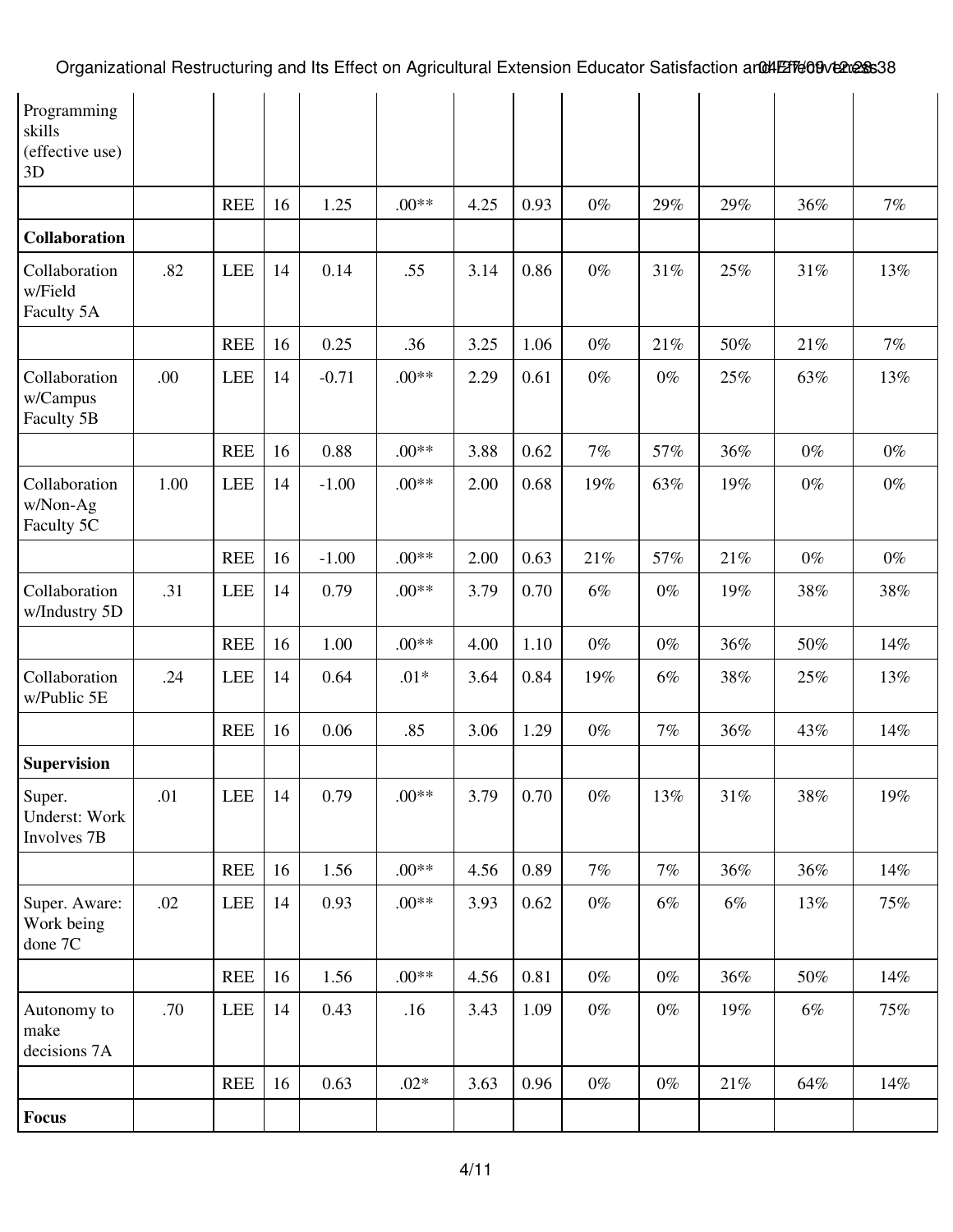Organizational Restructuring and Its Effect on Agricultural Extension Educator Satisfaction and AET609 12:38:38

| Teaching<br>(time used for)<br><b>9A</b>                   | .00 | <b>LEE</b> | 14 | $-0.07$   | .77       | 2.93 | 0.92 | $0\%$             | $0\%$ | $0\%$   | 69%      | 31%                   |
|------------------------------------------------------------|-----|------------|----|-----------|-----------|------|------|-------------------|-------|---------|----------|-----------------------|
|                                                            |     | <b>REE</b> | 16 | 1.31      | $.00**$   | 4.31 | 0.48 | $0\%$             | 36%   | 43%     | 14%      | 7%                    |
| Applied<br>Research<br>(involvement)<br>9 <sub>B</sub>     | .02 | LEE        | 14 | 0.64      | $.03*$    | 3.64 | 1.01 | $0\%$             | $0\%$ | 13%     | 25%      | 63%                   |
|                                                            |     | <b>REE</b> | 16 | 1.50      | $.00**$   | 4.50 | 0.73 | $0\%$             | 14%   | 29%     | 36%      | 21%                   |
| <b>Overall</b><br>Perception                               |     |            |    |           |           |      |      |                   |       |         |          |                       |
| Satisf. with<br>system over<br>prior 11A                   | .00 | <b>LEE</b> | 14 | $-0.07$   | .77       | 2.93 | 0.92 | $0\%$             | 6%    | 13%     | 25%      | 56%                   |
|                                                            |     | <b>REE</b> | 16 | 1.31      | $.00**$   | 4.31 | 0.95 | $0\%$             | 43%   | 21%     | 36%      | $0\%$                 |
| Effectiveness<br>of syst. over<br>prior 11B                | .01 | <b>LEE</b> | 14 | 0.14      | .58       | 3.14 | 0.95 | $0\%$             | $0\%$ | 25%     | 31%      | 44%                   |
|                                                            |     | <b>REE</b> | 16 | 1.19      | $.00**$   | 4.19 | 0.83 | $0\%$             | 29%   | 36%     | 29%      | 7%                    |
| <b>Satisfied with</b><br><b>Current</b><br><b>Position</b> |     |            |    |           |           |      |      | Strongly<br>Agree | Agree | Neutral | Disagree | Strongly<br>Dis-agree |
|                                                            | .10 | <b>LEE</b> | 14 | <b>NA</b> | <b>NA</b> | 2.21 | 0.89 | 21%               | 43%   | 29%     | 7%       | $0\%$                 |
|                                                            |     | <b>REE</b> | 16 | NA        | NA        | 1.69 | 0.79 | 44%               | 50%   | $0\%$   | 6%       | $0\%$                 |

Notes: *Mean difference* refers to the mean difference from no change (point *3* on scale), positive or negative.

*Significant mean difference* refers to difference from point of no change, using the one-sample T-Test.

*Confidence intervals =95%*

 $* = p \lt 0.05$  (Significant difference from no change, using the one-sample T-Test.)

 $** = p \lt 0.01$  (Significant difference from no change, using the one-sample T-Test.)

 $= p<.05$  (Significant difference between groups, using the Independent T-Test.)

### **Effective Use of Work Skills**

Regional Extension Educator and LEE perceptions regarding changes in their effective use of four work skills were measured. These included the effective use of the employees': 1) time; 2) leadership skills; 3) instruction skills; and 4) programming skills. Regional Extension Educators perceived significant gains in the effective use of each of these four skills with restructuring (Figure 1A). The largest of these gains related to the effective use of instructional skills and programming skills. Local Extension Educators reported no significant change in the effective use of any of these work skills.

The difference in the scores between REEs and LEEs was significant for three of the four work skills measured-only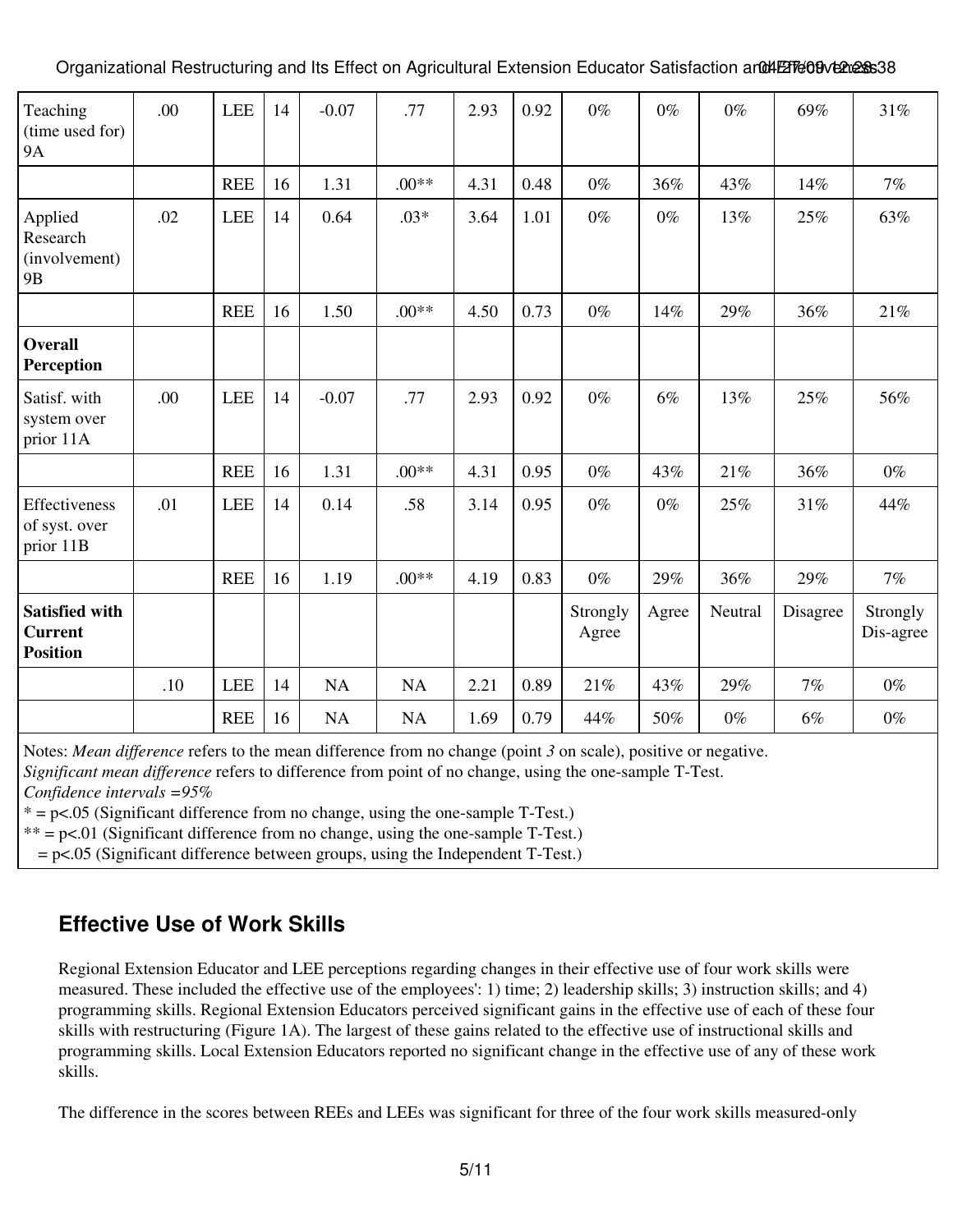#### Organizational Restructuring and Its Effect on Agricultural Extension Educator Satisfaction and EFT609 12:28:38

perceptions of change in leadership skills was not statistically different between the two groups (Figure 1A).

The results regarding perceived changes in the effective use of work skills are likely attributable to the overall change in position descriptions associated with restructuring. The position descriptions for LEEs remained very similar to the previous county Extension educator role; thus, the effective use of work skills would be expected to be perceived as similar. In contrast, the work skills associated with the new REE positions required much more specialized educational deliverables requiring greater time management, leadership, and programming skills. The increased demand for these skills is consistent with REE perceptions of an increase in effective use of these skills. Thus, 3 years after the change in everyone's role, the two groups of employees' perceptions of changes in effectiveness reflected the changes in their positions.





### **Effectiveness in Collaboration**

Regional Extension Educator and LEE perceptions regarding changes in their effectiveness in collaborating with five Extension related groups were measured. The five groups were: 1) agricultural Extension educators located throughout Minnesota (field faculty); 2) agricultural Extension faculty located on the St. Paul campus (campus faculty); 3) Extension colleagues in non-agricultural program areas (non-Ag faculty); 4) industry colleagues (industry); and 5) the public (public).

Regional Extension Educators and LEEs both reported similarly significant positive and negative changes regarding their effectiveness in collaborating with three of the five groups of collaborators (Figure 1B). The only collaborative group to which REEs and LEEs significantly differed related to their collaborations with campus faculty.

The REEs and LEEs diverged significantly in their perceptions of change regarding their effectiveness in collaborating with campus faculty (Figure 1B). Regional Extension Educators perceived their effectiveness in collaborating with campus faculty as having significantly increased (0.88), while LEEs perceived it as having significantly decreased (-0.71). Regional Extension Educator perceptions of increased effectiveness in collaborating with campus faculty was anticipated, as the REE's position descriptions emphasized greater applied research expectations-thus collaborations with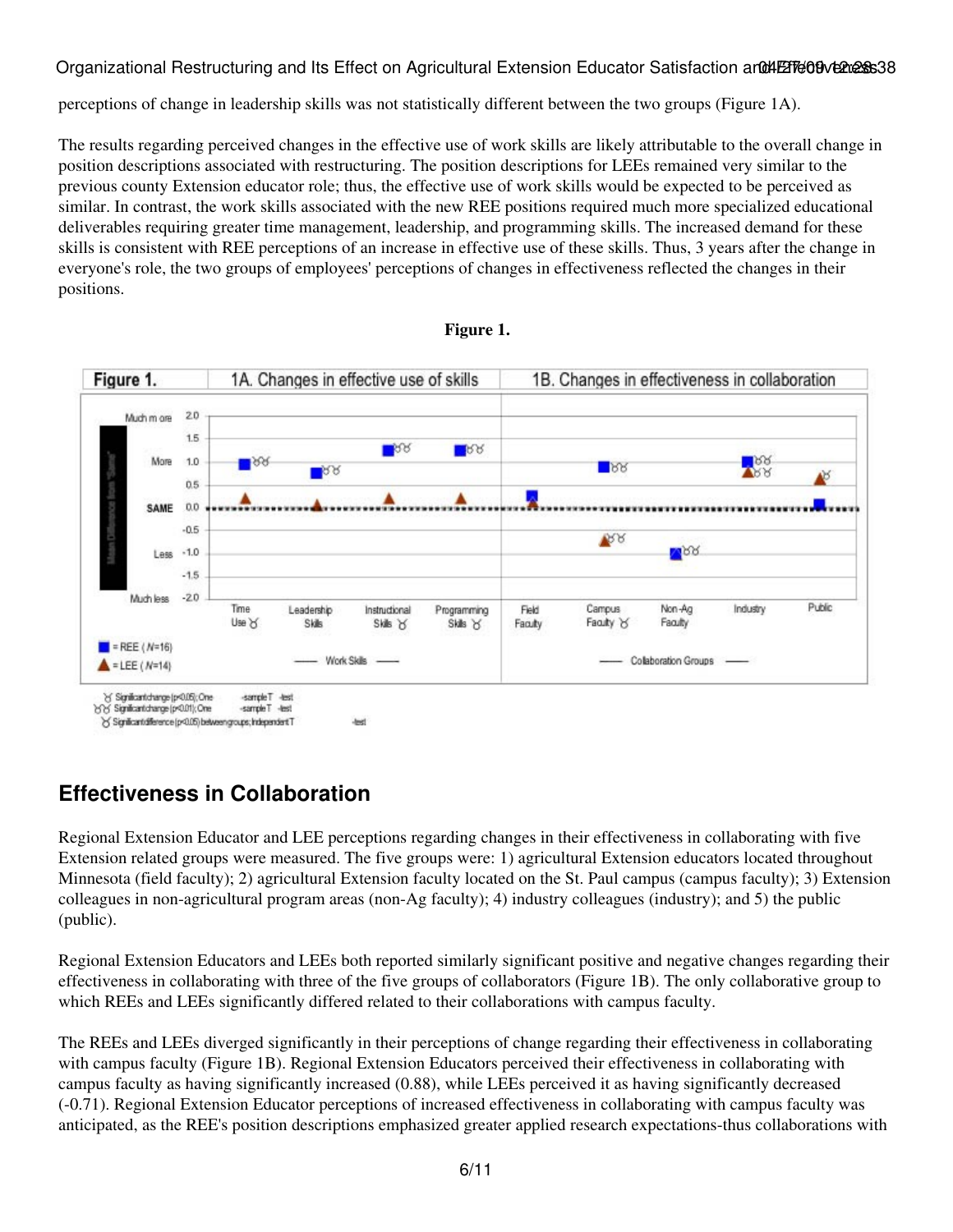#### Organizational Restructuring and Its Effect on Agricultural Extension Educator Satisfaction and Effect extess 38

campus faculty were desired. LEEs' perception of decreased effectiveness in their collaborations with campus faculty, however, was unexpected and of concern. It is speculated that LEEs perceived campus faculty as having shifted time away from them to focus more on REE collaborations.

Neither REEs nor LEEs reported significant changes in their effectiveness in collaborating with field faculty from restructuring (Figure 1B). This response was predicted as many REEs and LEEs had existing personal relationships with field faculty (as they have worked together in the same or nearby offices for many years) that continued to remain strong after restructuring.

Regional Extension Educator and LEE perceptions regarding their effectiveness in collaborating with non-agriculture faculty still within the Extension organization indicated that, of those variables measured, this was the item most negatively affected by restructuring (Figure 1B). Both REEs and LEEs perceived a mean decrease of 1.00. This perception was an unanticipated consequence of restructuring. Before 2004, all Extension educators, including all program areas, were supervised by district directors within a geographic region. This structure had encouraged good collaborations among Educators throughout a region, regardless of program area. After 2004, both LEEs and REEs were supervised within their separate program areas, each focused on the specific content and expectations associated with their particular specializations. As a result, the perceived effectiveness of collaborations between program areas decreased.

Both REEs and LEEs perceived significant gains in their effectiveness in collaborating with industry (Figure 1B). Regional Extension Educators reported a mean increase of 1.00, and LEEs reported a mean increase of 0.79. Note that REE responses included a high standard deviation (Table 1).

Local Extension Educators perceived significant gains (0.64) in their effectiveness in collaborations with the public (Figure 1B). Regional Extension Educators, however, perceived no significant change regarding their effectiveness in this collaborative relationship. Although the two groups reported different levels of change in this respect, their responses were not statistically different from each other due to a high standard deviation among REEs (Table 1). Local Extension Educator perceptions of an increase in their effectiveness in collaborating with the public can be attributed to the new funding model after 2004 that shifted total accountability of LEEs to county funding committees who represent the public, thus tightening their collaborative relationship.

### **Supervision and Autonomy**

Regional Extension Educator and LEE perceptions regarding their supervision and their related decision-making autonomy was measured. Supervision represented the area of largest perceived gains of this study. Regional Extension Educators and LEEs were asked to compare their current and past (prior to 2004) supervisors regarding their supervisors' awareness and understanding of their work. Both groups were also asked to report on the amount of change in their level of autonomy to make decisions.

Both groups perceived significant increases in supervisor awareness of the work they do and understanding of what their work involves (Figure 2A). Although both groups perceived large gains in these respects, the REEs and LEEs significantly differed in the amount of increase they reported. Regional Extension Educators had a mean increase of 1.56 for both supervisor awareness of the work they do and understanding of what their work involves, whereas LEEs reported a mean increase of 0.93 for supervisor awareness and 0.79 for supervisor understanding, respectively.

From an organizational perspective, the significant gains in these supervisor elements were extremely positive after a major restructuring. Prior to 2004, supervision was administered by a district director, and after 2004 it was administered by a program leader within the same content discipline as the supervisee. Thus, the awareness and understanding of the REE and LEE work would be expected to be greater. Note, this does not necessarily indicate supervisory quality or effectiveness.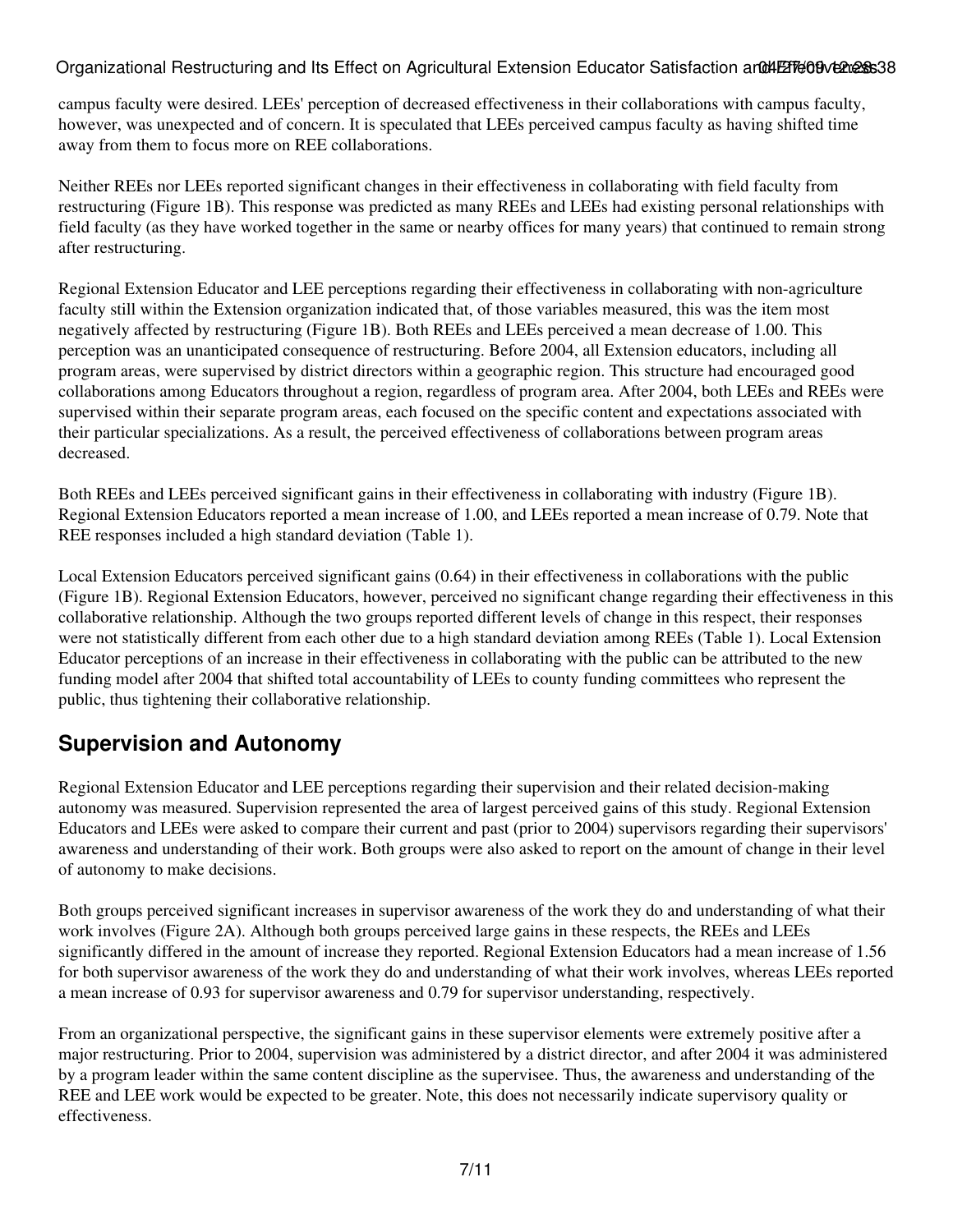Organizational Restructuring and Its Effect on Agricultural Extension Educator Satisfaction and Effectiveness 38

Regarding REE and LEE perceptions of change in their decision-making autonomy, only REEs perceived a significant gain (0.63), while LEEs perceived no significant change (0.43) (Figure 2A). There was, however, no significant difference between the mean responses of the two groups. Note that LEE responses included a high standard deviation (Table 1).



#### **Figure 2.**

### **Teaching and Research Focus**

Regional Extension Educator and LEE perceptions regarding changes in their involvement in applied research and demonstration projects and their time used for teaching curriculum were measured. Both REEs and LEEs perceived significant gains in their involvement in applied research and demonstration projects, with REEs reporting the largest gains (1.50) and LEEs reporting an increase of 0.64.

When asked about changes in time used for teaching curriculum, REE and LEE reports were significantly different (Figure 2B). Regional Extension Educators reported significant increases in time used to teach curriculum (1.31), while LEEs reported no significant change in this respect  $(-0.07)$ .

The revised position descriptions in 2004 for REEs stressed teaching and applied research efforts, thus the perceived increase in REE research efforts was predicted. The significant increase in applied research efforts perceived by LEEs was not expected. Regional Extension Educator and LEE perceptions of increased efforts toward teaching curriculum are consistent with changes in their position descriptions.

### **Effectiveness and Satisfaction**

Regional Extension Educator and LEE perceptions regarding their general effectiveness in the new Extension structure compared with the previous structure were measured. Both groups were also asked about their general satisfaction with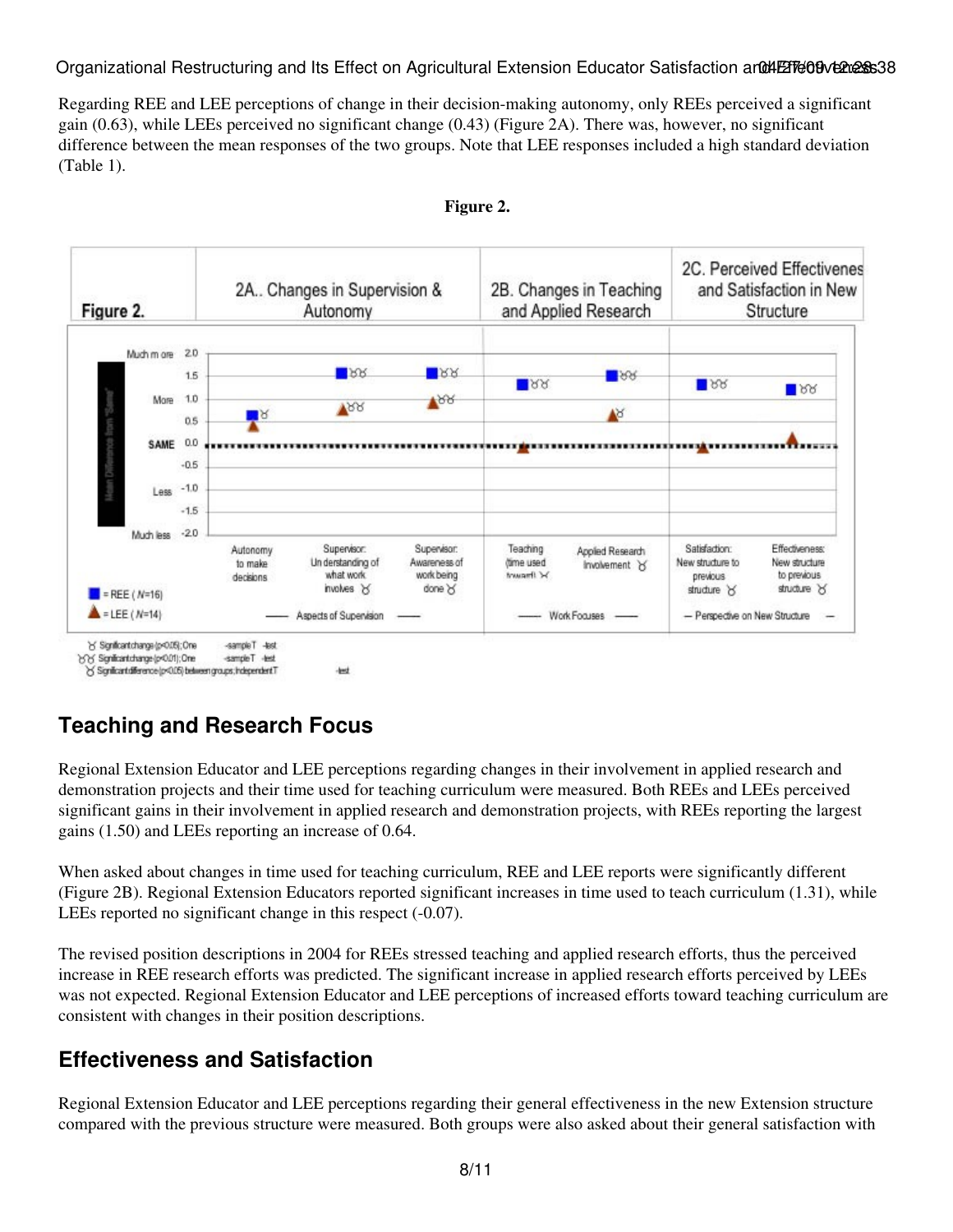#### Organizational Restructuring and Its Effect on Agricultural Extension Educator Satisfaction and AET609 12:28:38

the new structure compared with the previous structure. Regional Extension Educators and LEEs significantly differed in their perceptions of change in their general effectiveness and satisfaction with the new structure. While REEs reported significant increases in their overall effectiveness (1.19) and satisfaction (1.31), LEEs reported no significant change in their overall effectiveness (0.14) or satisfaction (-0.07) with the new structure. Note that LEE responses regarding satisfaction included a high standard deviation (Table 1).

Regional Extension Educators and LEEs were also asked a related question that did not include a comparison between old and new structures, but instead focused only on their satisfaction with their current position using a five-point Likert-type scale (1=strongly agree/5=strongly disagree) (Figure 2C). Both REE and LEE groups reported they were satisfied with their positions, with no significant difference between the two groups (Table 1). However, REEs reported greater satisfaction with their positions than LEEs, with 94% of them reporting they were satisfied or strongly satisfied with their current position. Sixty-four percent of LEEs reported they were satisfied or strongly satisfied (Figure 3).

These results are again consistent with changes in restructured position descriptions. The revised position description of REEs became much more similar to campus Extension specialist position descriptions, and it is speculated that many REEs viewed their new positions as promotions. Thus, perceptions of effectiveness and satisfaction-both compared to one's previous position or in general-were rated very positively by REEs. In contrast, the LEE positions were much more similar to their existing positions, and it is hypothesized that many LEEs viewed this change as more of a reassignment than a promotion. As a result, perceptions of effectiveness and satisfaction did not significantly change.



#### **Figure 3.**

Satisfaction with Current Position ["I am satisfied with my position as an REE or LEE"]

## **Conclusion**

Extension programs across the United States are being challenged to change to better accommodate shifts in markets, public priorities, technology, and funding levels. Many states have already made substantial changes to their structures and operations. An important concern at UM Extension during its major restructuring was the negative effect that change may have on employee satisfaction, work effectiveness, and resulting outputs. During the restructuring in 2004, Extension educator positions at UM Extension were rewritten. Many educator positions were transformed into Regional Extension Educator (REE) positions that focused on specialized content education and applied research, while the relatively unchanged Local Extension Educator (LEE) positions, which had broader agricultural expectations, emphasized broad education and technical assistance.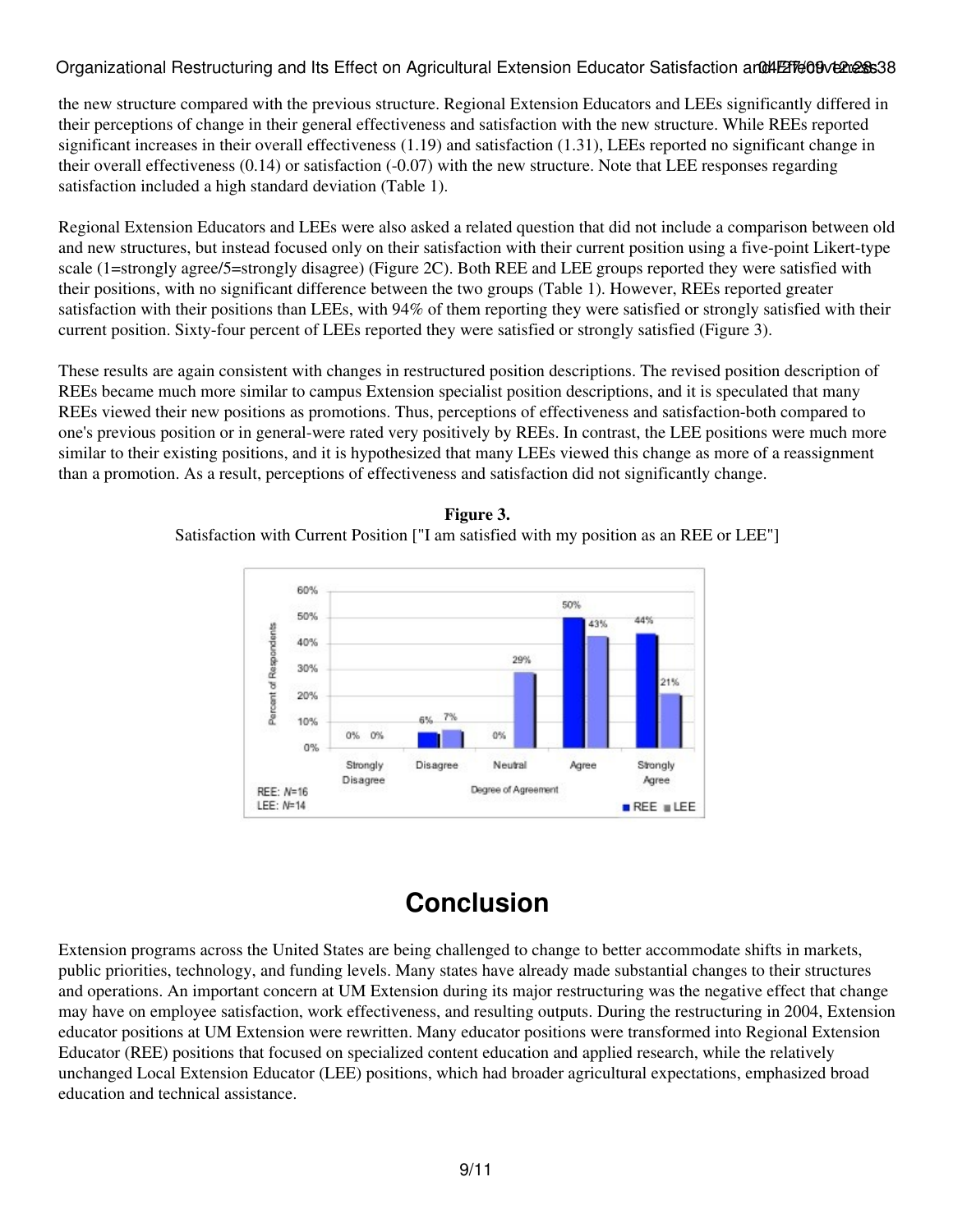#### Organizational Restructuring and Its Effect on Agricultural Extension Educator Satisfaction and AET609 12:28:38

The study reported here indicates that substantial organizational restructuring of the UM Extension system was accomplished while boosting overall staff perceptions of work effectiveness and satisfaction. In fact, counter to common assumption, staff in the study who were most directly affected by restructuring perceived the greatest gains in effectiveness and satisfaction. Gains in work effectiveness were also perceived by staff who incurred little change in their position description; however, this group was more volatile, encompassing a larger range of perceptions about effectiveness and satisfaction.

The UM Extension experience indicates that the most vulnerable aspect of staff perceptions of effectiveness and satisfaction due to restructuring related to internal colleague collaboration. Structural change often involves changes in working relationships. The shift toward specialization severely reduced perceived effectiveness in collaboration with non-agriculture faculty. Additionally, changes in the structure, including the installation of the new REE category of staff, apparently displaced LEEs perceived collaborative relationship with campus faculty. Although staff mostly perceived gains or no significant change resulting from UM Extension restructuring, internal collaboration appeared to be the most vulnerable aspect of restructuring regarding staff perceptions of the work effectiveness and satisfaction measures studied.

As state Extension organizations consider ways to evolve toward the future, the UM Extension restructuring experience can offer important insights concerning staff response to Extension structural changes. Although Extension organizations differ in their situations and, perhaps, their choices, the UM Extension experience indicates that the work-related effects of substantial structural change can be perceived by staff as largely positive. This is good news for a system that is under pressure to make substantial organizational change.

### **References**

Bartholomew, H., & Smith, K. (1990). Stresses of multicounty agent positions. *Journal of Extension* [On-line], 28(4) Article 4FEA2. Available at:<http://www.joe.org/joe/1990winter/a2.php>

Bolts, B., Lippke, L., & Gregory, E. (1995). Employee Satisfaction in Extension: A Texas Study. *Journal of Extension* [On-line], 33(5). Available at: <http://www.joe.org/joe/1995october/rb1.html>

Harriman, L., & Daugherty, R. (1992). Staffing Extension for the 21st Century. *Journal of Extension* [On-line], 30(4) Article 5RIB1. Available at: <http://www.joe.org/joe/1995october/rb1.php>

Huerta, J., & Smith, K. (1994). Attitudes of county Extension agents toward specialization in Ohio. *Journal of Agricultural Education, 35*(3), 6-10.

Hutchins, G. (1992). Evaluating county clustering. *Journal of Extension* [On-line], 30(1) Article1FEA5. Available at: <http://www.joe.org/joe/1992spring/a5.php>

Johnsrud, M., & Rauschkolb, R. (1989). Extension in transition: Review and renewal. *Journal of Extension* [On-line], 27(1) Article 1TP1. Available at:<http://www.joe.org/joe/1989spring/tp1.php>

Jayaratne, K., & Gamon, J. (1998). Effects of restructuring on the job performance of Extension educators: Implications for in-service training. *Journal of Agricultural Education,* 39(4).

King, D., & Boehlje, M. (2000). Extension: On the brink of extinction or distinction? *Journal of Extension* [On-line], 38(5) Article 5COM1. Available at:<http://www.joe.org/joe/2000october/comm1.html>

Knutson, R. (1986). Restructuring agricultural economics Extension to meet changing needs. *American Journal of Agriculture Economics, 68*(5), 1297-1306.